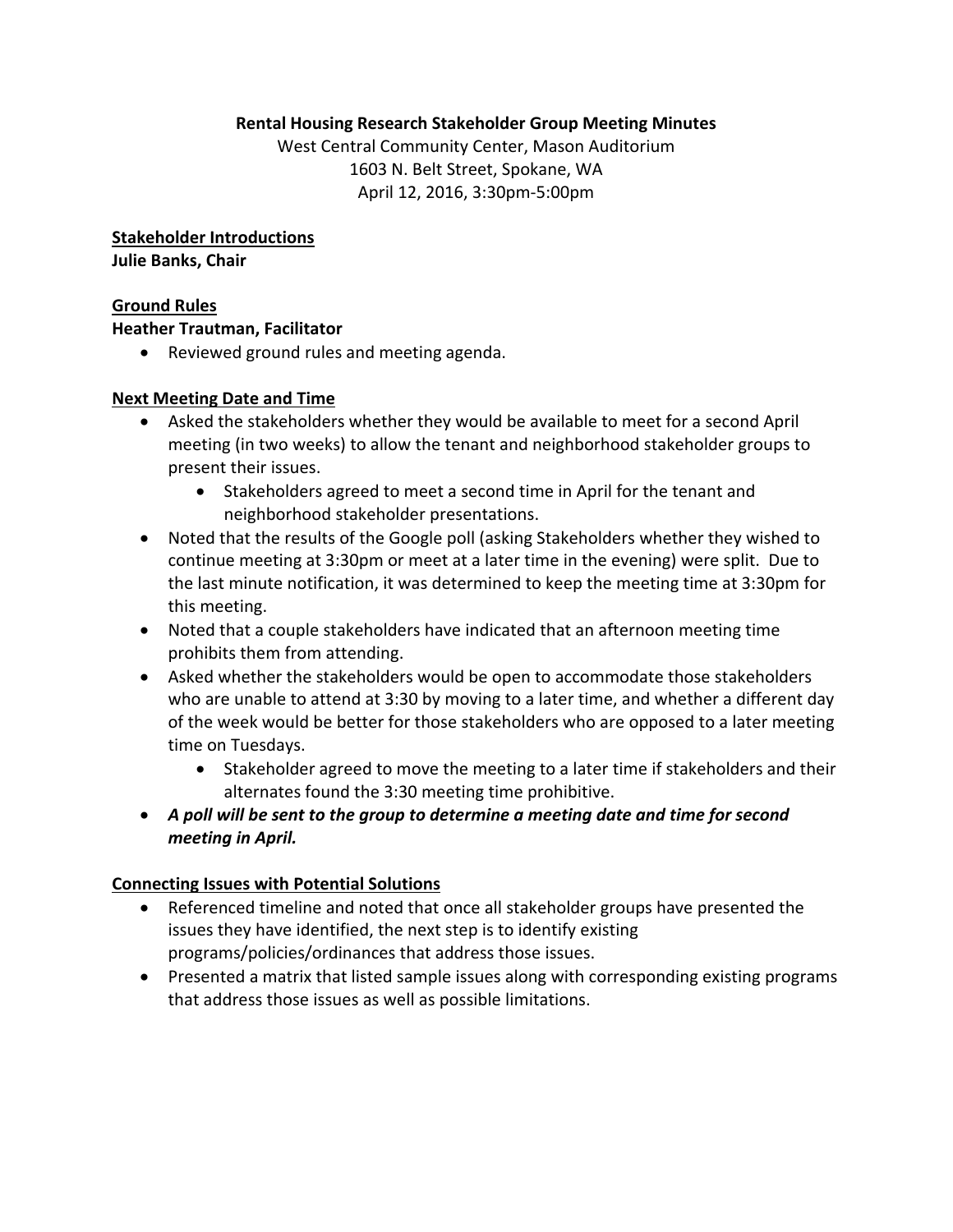|                                                                                           |                           | <b>ISSUES</b>      |       |
|-------------------------------------------------------------------------------------------|---------------------------|--------------------|-------|
| <b>EXISTING</b><br><b>PROGRAMS</b>                                                        | <b>Building Condition</b> | <b>Solid Waste</b> | Crime |
| <b>Building Safety Permit</b><br>(fee based, no<br>enforcement)                           | X                         |                    |       |
| Code Enforcement<br>(life safety level)                                                   | x                         | Х                  |       |
| <b>COPS Crime Free</b><br>Housing Training<br>(voluntary program)                         |                           |                    | X     |
| Women's Hearth<br><b>Rental Training</b><br>Program<br>(women only, voluntary<br>program) |                           | X                  |       |

# **Timeline**

- Reviewed the timeline to complete the remaining two steps of the stakeholder process.
- Proposed meeting twice in May to identify programs/policies/ordinances that might solve identified issues (Step 2) and twice in June to explore gaps between issues and existing solutions (Step 3)
- Asked the stakeholders for their votes on whether they would like to meet twice in May and June:
	- 5 stakeholders indicated they would like to meet once in May and once in June.
	- 2 stakeholders indicated they would like to meet twice in May and twice in June.
	- 3 stakeholders indicated they are open to either option or have no preference.

 *The group agreed to meet once in May and once in June, with the possibility of additional meetings. The group will evaluate the future meeting schedule at each meeting.*

## **Team Building Exercise**

## **Gloria Ochoa, Director of Local Governmental and Multicultural Affairs, City of Spokane**

- Asked each member of the stakeholder group to introduce themselves and to express their feelings on the stakeholder process.
- Led group discussion on the value of respecting opposing opinions and finding common ground on contentious issues.
- Emphasized that it may help the stakeholders to decide what form of the group's final work product will look like and work together toward that goal.

## **Meeting Wrap Up**

Stakeholders discussed how the group would like to complete the process.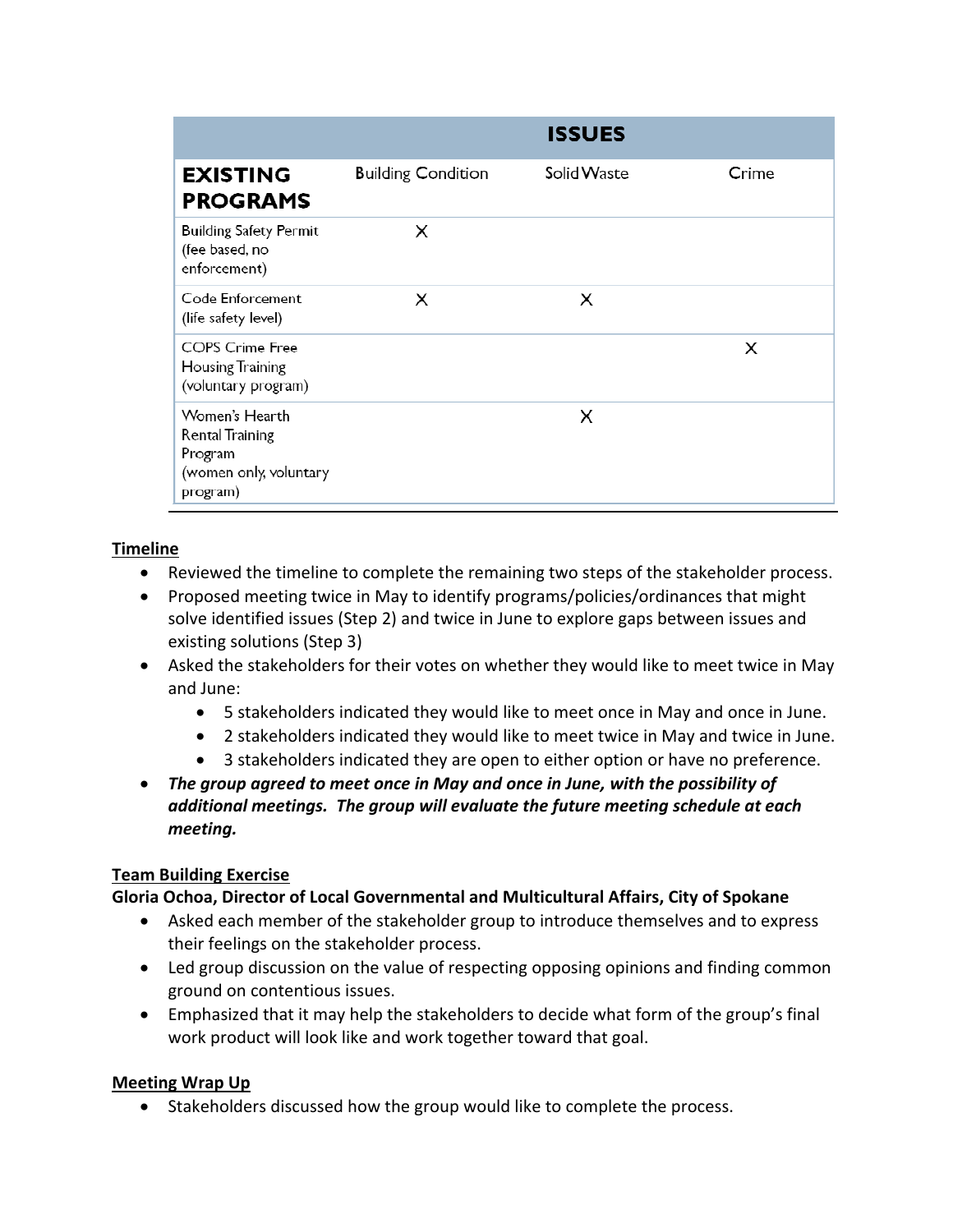- The neighborhood and tenant stakeholder groups will make their presentations at the second meeting in April and the group will discuss whether to have a survey.
- Samples of report formats will be sent to the stakeholders, and the stakeholder group will select a format at the May stakeholder meeting.

#### **Audience Member Questions**

### **Q. How are we defining small landlords? Does 35 units=small?**

*A. There is no authoritative standard of how to define a small landlord. The lowest level of membership in the Landlord Association of the Inland Norwest is for landlords of 1 to 4 units. The lowest level of membership in the Rental Housing Association of Washington is for landlords of 1 to 9 units. Definitions of small landlords could also include landlords of privately and individually owned units, and whose rental income is not their primary source of income.* 

# **Q. Can we get the research and supporting data for the landlord presentation? Where did the numbers for costs, rents, etc. come from? Presenters were asked to substantiate their data.**

*A. In response to an email asking him the above question, Alexander Scott provided the following response:*

Good afternoon Daniel

Please see the attached files which shows the supporting information. I have also attached for the benefit of the stakeholders and separate spreadsheet so that they can make their own assessments and plug in their own assumptions

I will happily explain the information at the meeting.

Kind regards

Alexander

*The documents referenced by Alexander have been posted on the Public Safety Committee/Rental Housing Research Stakeholder Group website (https://my.spokanecity.org/neighborhoods/community‐ assembly/subcommittees/) under "Additional Materials."*

## **Q. May we get a copy of the recording from the last presentation?**

*A. Since the landlord presentation was recorded by a member of the gallery, a copy of the recording is unavailable. Alexander Scott of the Landlord Association might know who recorded the presentation.*